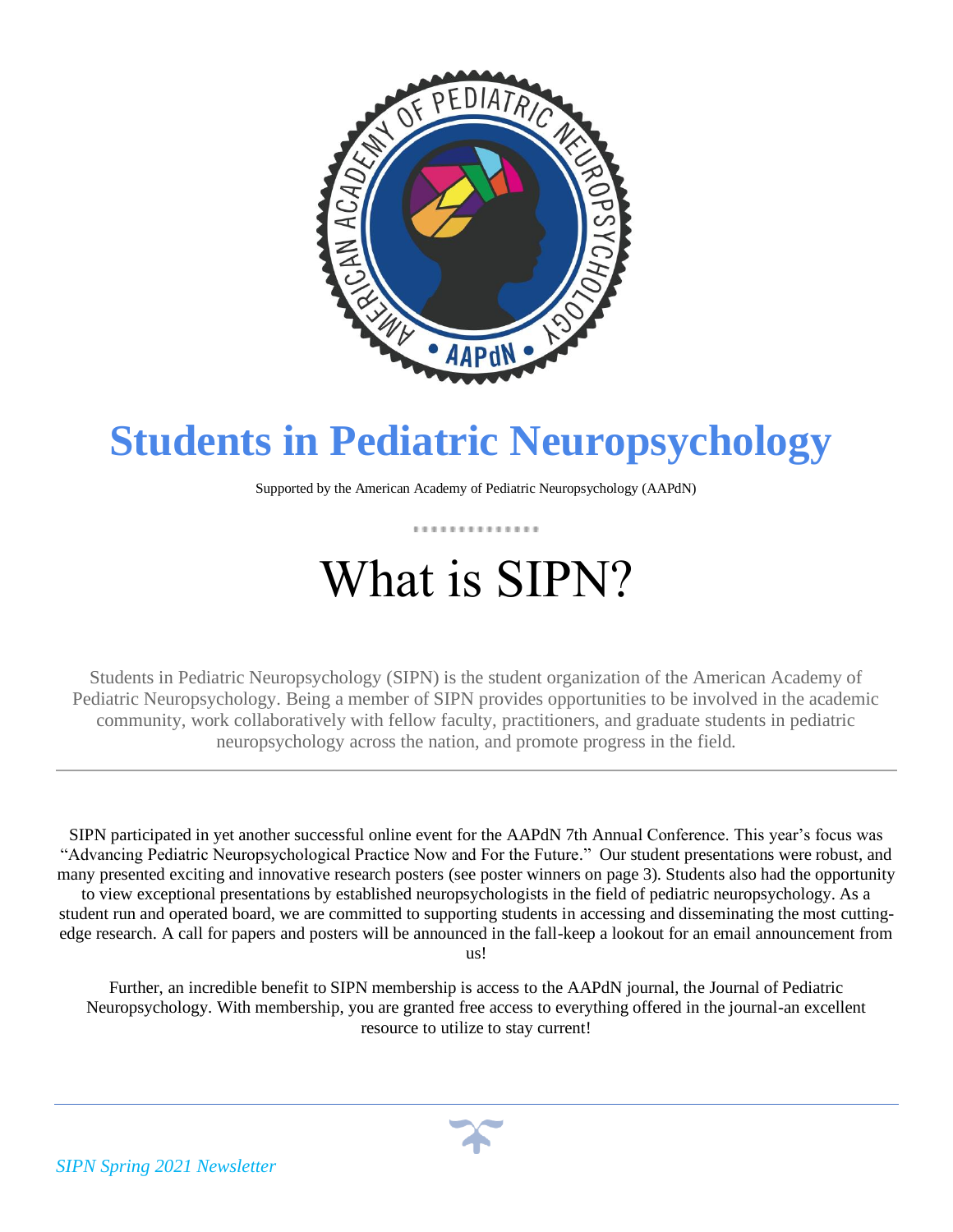### **Meet our new SIPN board!**



Brandt Ling President



Ashley Nguyen President Elect



Erin McLean Vice President



Timea Tozser Advocacy Coordinator



Caitlyn Cap Digital Media Coordinator

**Brandt Ling** is a fourth-year clinical psychology student at Wright State University's School of Professional Psychology. His clinical and research interests are in lifespan neuropsychology with a specific focus on traumatic brain injury and other neurological conditions. With a strong dedication to the field of neuropsychology, he enjoys working to broaden the scope and audience of SIPN.

**Ashley Nguyen** is an incoming 4th year at Pepperdine University. in Southern California. She will begin her pediatric neuropsychology internship at the University of Minnesota Medical School this summer. Ashley is dedicated to medical pediatric populations and has special interests in epilepsy, stroke, and traumatic brain injury. She looks forward to advocating for students interested in pediatric neuropsychology and hopes to use her platform to bring awareness to cultural disparities within the field. Ashley is also a devoted dog mom, runner, and weightlifter.

**Erin McLean** is a rising fifth-year clinical psychology Ph.D. student at Hofstra University. Her external practicum placements include the NYU Comprehensive Epilepsy Center and Weill Cornell's Neurosurgery Department. Through these placements, she has administered neuropsychological testing to a variety of medically complex patients across the lifespan. Her research interests include tailoring psychological treatment for and social function in children and adolescents with various neuropsychological/neurological needs.

**Timea Tozser** is a second-year Clinical Psychology Psy.D. student at the School of Professional Psychology at Wright State University. Her interests include neuropsychological assessment, focusing on acquired neurological injuries such as Traumatic Brain Injury (TBI). She is also interested in the role of neuropsychology in multidisciplinary cognitive rehabilitation programs. Timea looks forward to contributing to AAPdN and serving as the Advocacy Coordinator.

**Caitlyn Cap** is a fifth-year doctoral candidate in clinical psychology at La Salle University. She has completed two practicums in pediatric neuropsychology at The Children's Hospital of Philadelphia and is an incoming predoctoral neuropsychology intern at Nicklaus Children's Hospital. Her clinical interests in pediatric neuropsychology include working with neuro-oncology, epilepsy, and stroke populations. Her dissertation research investigates mind-wandering as an aspect of executive function and attentional control in teens and young adults on the autism spectrum.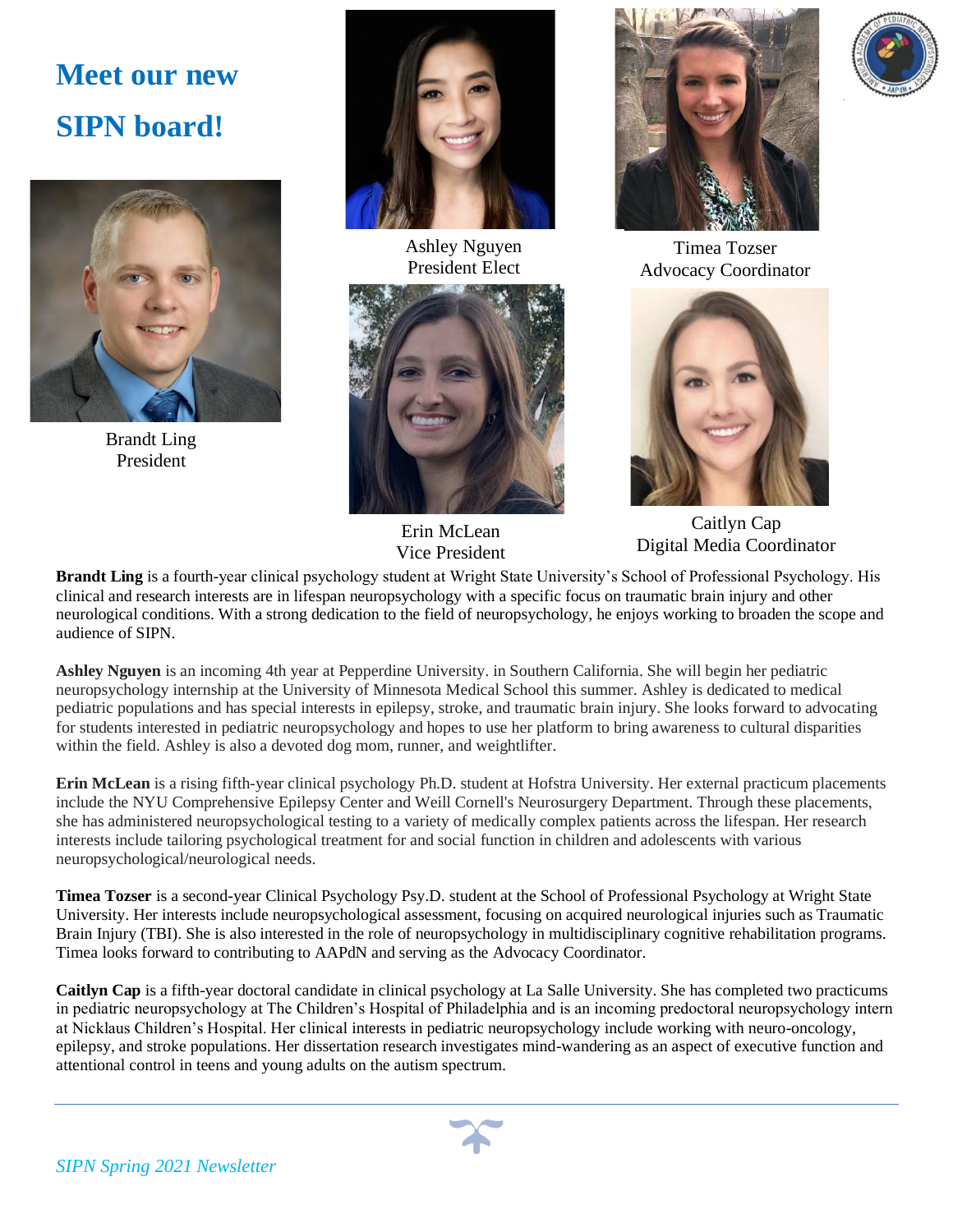

Supported by the American Academy of Pediatric Neuropsychology (AAPdN)

We would like to express our thanks to the SIPN board members for the 2020-2021 academic year. We are sure that you can agree, this past year has been like no other; with the pandemic and racial reckoning, this graduate training year has been exceptionally unique. During this unique experience, we examined our role in racial injustice and reconfigured a board member position to further align with our mission to diversify our board and to support anti-racism. In our previous newsletter, we also created a helpful tip-guide to support students through the unchartered territory of applying and interviewing for internships entirely online.

We are eager to continue to evolve and would love to hear from you about ways that we can improve in our methods and ability to serve you! Please reach out with ideas! And again, we sincerely appreciate all that our past board members have done throughout this past year!



#### Click below to check out social media pages for AAPdN and SIPN! <https://linktr.ee/SIPN>

To join SIPN and be a member of the AAPdN community [\(Sign Up Here](https://bit.ly/3htp7dQ) ). If you have questions or ideas to share, please feel free to email [SIPN@gmail.com.](mailto:SIPN@gmail.com) Network with current professionals and students while staying up-to-date on cutting-edge research in the field.